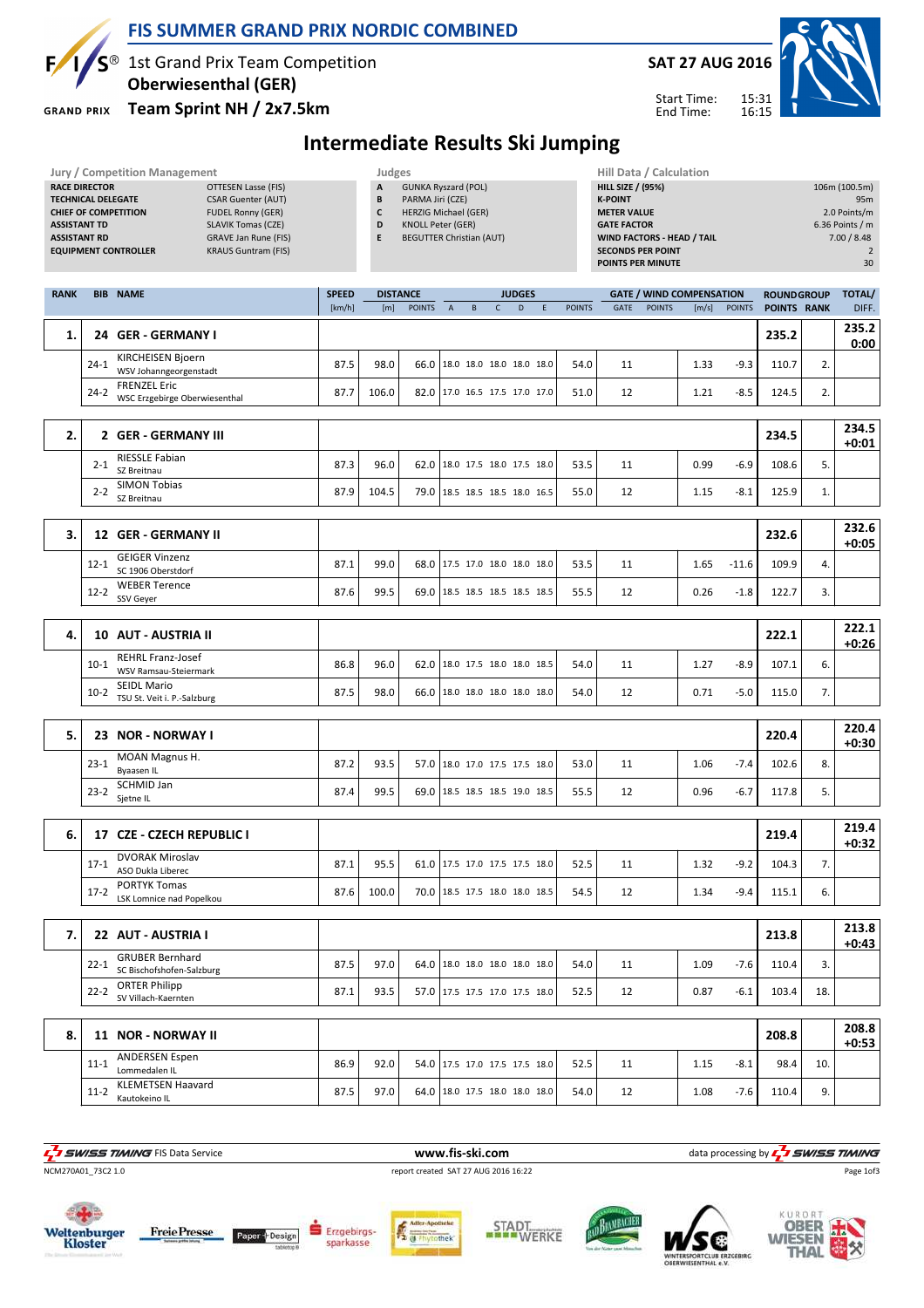

#### FIS SUMMER GRAND PRIX NORDIC COMBINED

 $S^{\circledast}$  1st Grand Prix Team Competition

Oberwiesenthal (GER)

**GRAND PRIX** Team Sprint NH / 2x7.5km



**WIESEN** 

THAI

Start Time: End Time:



Intermediate Results Ski Jumping

| <b>RANK</b> |          | <b>BIB NAME</b>                                                 | <b>SPEED</b> |      | <b>DISTANCE</b> |                |              |              | <b>JUDGES</b>                 |   |               |             |               | <b>GATE / WIND COMPENSATION</b> |               | <b>ROUNDGROUP</b>  |     | <b>TOTAL/</b>    |
|-------------|----------|-----------------------------------------------------------------|--------------|------|-----------------|----------------|--------------|--------------|-------------------------------|---|---------------|-------------|---------------|---------------------------------|---------------|--------------------|-----|------------------|
|             |          |                                                                 | [km/h]       | [m]  | <b>POINTS</b>   | $\overline{A}$ | $\, {\sf B}$ | $\mathsf{C}$ | D                             | E | <b>POINTS</b> | <b>GATE</b> | <b>POINTS</b> | [m/s]                           | <b>POINTS</b> | <b>POINTS RANK</b> |     | DIFF.            |
| 9.          |          | 19 FIN - FINLAND I                                              |              |      |                 |                |              |              |                               |   |               |             |               |                                 |               | 207.4              |     | 207.4<br>$+0:56$ |
|             | $19-1$   | <b>HIRVONEN Eero</b><br>Jyvaeskylae SC                          | 86.6         | 98.0 | 66.0            |                |              |              | 18.0 18.0 18.5 18.0 18.0      |   | 54.0          | 11          |               | 0.75                            | $-5.2$        | 114.8              | 1.  |                  |
|             | $19-2$   | <b>HEROLA Ilkka</b><br>Puijon Hiihtoseura                       | 86.4         | 90.0 |                 |                |              |              | 50.0 16.5 16.5 16.0 16.5 17.0 |   | 49.5          | 12          |               | 0.99                            | $-6.9$        | 92.6               | 21. |                  |
|             |          |                                                                 |              |      |                 |                |              |              |                               |   |               |             |               |                                 |               |                    |     |                  |
| 10.         |          | 21 JPN - JAPAN I                                                |              |      |                 |                |              |              |                               |   |               |             |               |                                 |               | 206.7              |     | 206.7<br>$+0:57$ |
|             | $21 - 1$ | NAGAI Hideaki<br>Gifu Hino Motors Ski Team                      | 87.1         | 91.5 | 53.0            |                |              |              | 17.5 17.0 17.0 17.0 18.0      |   | 51.5          | 11          |               | 0.85                            | $-6.0$        | 98.5               | 9.  |                  |
|             | $21 - 2$ | SHIMIZU Aguri<br>Euglena Ski Club                               | 87.3         | 96.0 |                 |                |              |              | 62.0 18.0 18.0 17.5 18.5 17.5 |   | 53.5          | 12          |               | 1.05                            | $-7.3$        | 108.2              | 11. |                  |
|             |          |                                                                 |              |      |                 |                |              |              |                               |   |               |             |               |                                 |               |                    |     |                  |
| 11.         |          | 13 RUS - RUSSIA I                                               |              |      |                 |                |              |              |                               |   |               |             |               |                                 |               | 198.1              |     | 198.1<br>$+1:14$ |
|             | $13-1$   | <b>NABEEV Niyaz</b><br>GAU CSP Kasan                            | 86.0         | 90.5 | 51.0            |                |              |              | 17.5 17.0 17.5 17.5 18.0      |   | 52.5          | 11          |               | 1.44                            | $-10.1$       | 93.4               | 14. |                  |
|             | $13-2$   | YAHIN Ernest<br>SDUSHOR 33                                      | 87.5         | 94.5 | 59.0            |                |              |              | 17.5 17.5 17.5 18.0 18.0      |   | 53.0          | 12          |               | 1.05                            | $-7.3$        | 104.7              | 15. |                  |
|             |          |                                                                 |              |      |                 |                |              |              |                               |   |               |             |               |                                 |               |                    |     |                  |
| 12.         |          | 9 JPN - JAPAN II                                                |              |      |                 |                |              |              |                               |   |               |             |               |                                 |               | 198.0              |     | 198.0<br>$+1:14$ |
|             | $9 - 1$  | YAMAMOTO Ryota<br>liyama High School                            | 85.6         | 92.0 |                 |                |              |              | 54.0 17.5 17.0 17.5 18.0 18.0 |   | 53.0          | 11          |               | 1.30                            | $-9.1$        | 97.9               | 11. |                  |
|             | $9 - 2$  | <b>WATANABE Takehiro</b><br>Meiji University                    | 87.3         | 93.0 |                 |                |              |              | 56.0 17.5 16.5 17.0 17.5 17.0 |   | 51.5          | 12          |               | 1.06                            | $-7.4$        | 100.1              | 19. |                  |
|             |          |                                                                 |              |      |                 |                |              |              |                               |   |               |             |               |                                 |               |                    |     |                  |
| 13.         |          | 1 AUT - AUSTRIA III                                             |              |      |                 |                |              |              |                               |   |               |             |               |                                 |               | 197.5              |     | 197.5<br>$+1:15$ |
|             | $1 - 1$  | <b>LEMMERER Harald</b><br><b>WSC Bad Mitterndorf-Steiermark</b> | 87.1         | 90.5 | 51.0            |                |              |              | 17.5 17.5 17.0 17.0 17.5      |   | 52.0          | 11          |               | 1.37                            | $-9.6$        | 93.4               | 14  |                  |
|             | $1 - 2$  | <b>FRITZ Martin</b><br>WSV Murau-Steiermark                     | 87.6         | 93.5 |                 |                |              |              | 57.0 18.0 17.5 17.5 17.5 18.0 |   | 53.0          | 12          |               | 0.84                            | $-5.9$        | 104.1              | 17. |                  |
|             |          |                                                                 |              |      |                 |                |              |              |                               |   |               |             |               |                                 |               |                    |     |                  |
| 14.         |          | <b>18 USA - UNITED STATES I</b>                                 |              |      |                 |                |              |              |                               |   |               |             |               |                                 |               | 195.0              |     | 195.0<br>$+1:20$ |
|             | $18 - 1$ | <b>FLETCHER Taylor</b><br>Steamboat Springs Winter Sports Clu   | 86.2         | 85.5 | 41.0            |                |              |              | 16.5 16.5 16.5 16.5 17.0      |   | 49.5          | 11          |               | 1.02                            | $-7.1$        | 83.4               | 18. |                  |
|             | $18-2$   | <b>BEREND Ben</b><br>Steamboat Springs Winter Sports Clu        | 86.7         | 99.0 |                 |                |              |              | 68.0 18.0 18.0 18.0 18.0 18.0 |   | 54.0          | 12          |               | 1.49                            | $-10.4$       | 111.6              | 8.  |                  |
|             |          |                                                                 |              |      |                 |                |              |              |                               |   |               |             |               |                                 |               |                    |     |                  |
| 15.         |          | 15 SLO - SLOVENIA I                                             |              |      |                 |                |              |              |                               |   |               |             |               |                                 |               | 188.3              |     | 188.3<br>$+1:34$ |
|             | $15-1$   | <b>VRHOVNIK Vid</b><br>SSK Velenje                              | 86.8         | 84.0 |                 |                |              |              | 38.0 17.0 16.5 16.5 17.0 17.0 |   | 50.5          | 11          |               | 0.88                            | $-6.2$        | 82.3               | 19  |                  |
|             | $15 - 2$ | JELENKO Marjan<br>SSK Velenje                                   | 87.3         | 96.5 |                 |                |              |              | 63.0 18.0 17.0 16.5 17.5 17.5 |   | 52.0          | 12          |               | 1.29                            | $-9.0$        | 106.0              | 14. |                  |
|             |          |                                                                 |              |      |                 |                |              |              |                               |   |               |             |               |                                 |               |                    |     |                  |
| 16.         |          | 7 FIN - FINLAND II                                              |              |      |                 |                |              |              |                               |   |               |             |               |                                 |               | 188.0              |     | 188.0<br>$+1:34$ |
|             | $7 - 1$  | <b>MUTRU Leevi</b><br>Lahti SC                                  | 86.5         | 90.0 |                 |                |              |              | 50.0 17.5 17.0 16.5 17.0 18.0 |   | 51.5          | 11          |               | 0.97                            | $-6.8$        | 94.7               | 13. |                  |
|             | $7 - 2$  | <b>HEROLA Matti</b><br>Puijo Ski club                           | 87.5         | 91.5 |                 |                |              |              | 53.0 17.5 17.0 17.0 17.0 17.5 |   | 51.5          | 12          |               | 1.60                            | $-11.2$       | 93.3               | 20. |                  |
|             |          |                                                                 |              |      |                 |                |              |              |                               |   |               |             |               |                                 |               |                    |     |                  |
| 17.         |          | 16 POL - POLAND                                                 |              |      |                 |                |              |              |                               |   |               |             |               |                                 |               | 184.8              |     | 184.8<br>$+1:41$ |
|             | $16-1$   | CIESLAR Adam<br>WSS Wisla                                       | 87.0         | 92.0 |                 |                |              |              | 54.0 17.0 17.0 17.0 16.5 16.5 |   | 50.5          | 11          |               | 0.95                            | $-6.7$        | 97.8               | 12. |                  |
|             |          | <b>SLOWIOK Pawel</b><br>16-2 AZS AWF Katowice                   | 86.9         | 89.5 |                 |                |              |              | 49.0 17.0 16.5 16.5 16.5 17.5 |   | 50.0          | 12          |               | 1.71                            | $-12.0$       | 87.0               | 23. |                  |



sparkasse